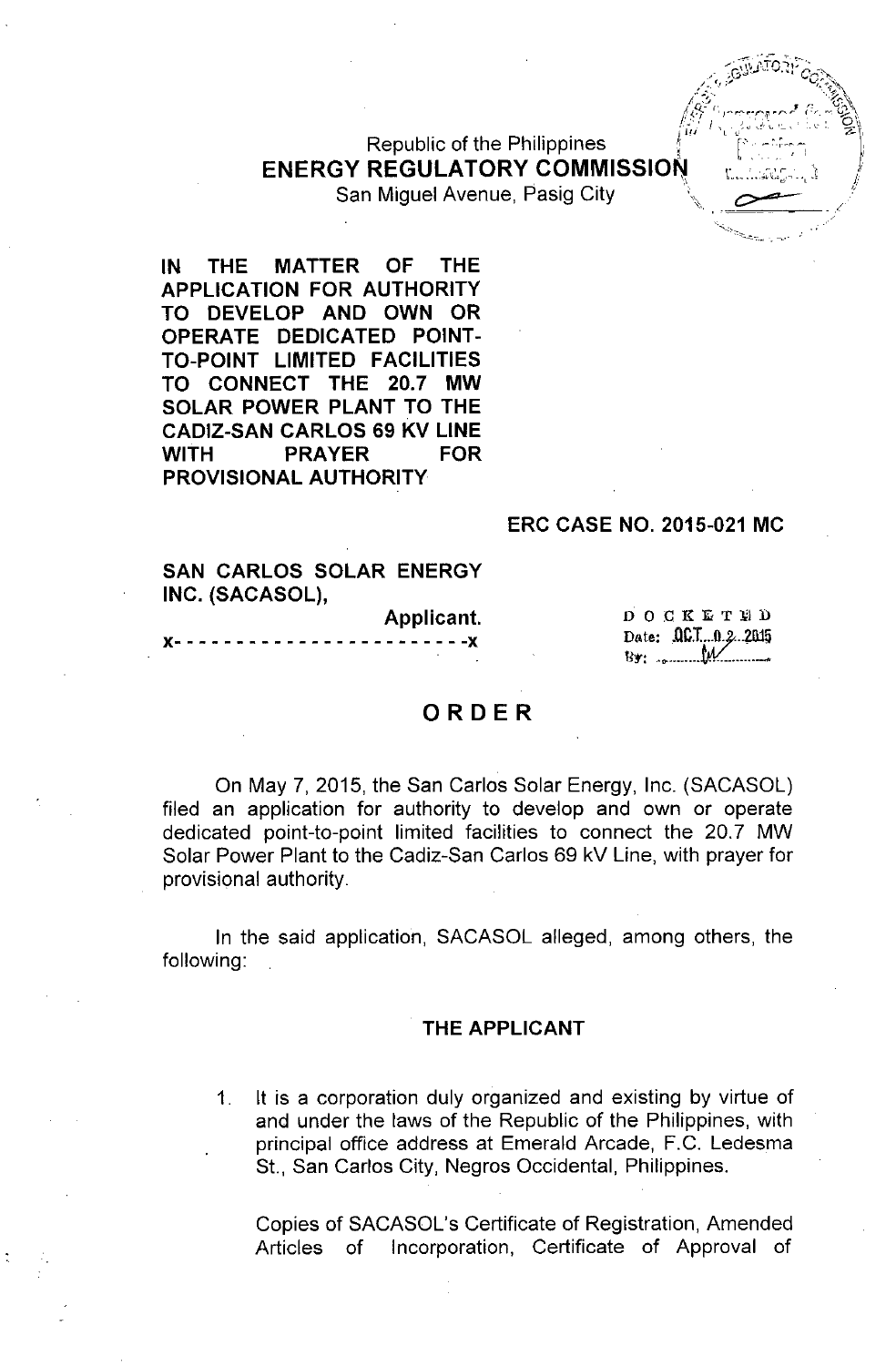Increase of Capital Stock, 2014 General Information Sheet, and the latest Financial Statements are attached to the application and made integral parts thereof as Annexes "A", "B", "C", "D", and "E", respectively;

## NATURE OF THE APPLICATION

- 2. The application seeks the consideration and approval of the Commission of its proposed development, ownership, or operation of interconnection facilities which shall connect SACASOL Solar Power Plant Phases C and D (SACASOL 1 C and D) to the Visayas Grid through the Cadiz-San Carlos 69 kV Line. SACASOL 1 C and D, located in San Carlos City, Negros Occidental, have a combined design peak capacity of 20.7 MW AC.
	- 2.1 Section 2.9.2 of the Distribution Services and Open Access Rules (DSOAR) allows a generation company to undertake this project but requires the prior authorization of this Commission, thus:

A generation company may develop and own or operate dedicated point-to-point limited facilities provided, that such facilities are required only for the purpose of connecting to the distribution system, and are used solely by the generating facility, subject to prior authorization by the ERC." [Emphasis supplied]

2.2 The last paragraph of Section 9 of the Electric Power Industry Reform Act of 2001 (R.A. No. 9136) provides the same requirement, to wit:

> Section 9. Functions and Responsibilities. xxx

#### xxx

A generation company may develop and own or operate dedicated point-to-point limited transmission facilities that are consistent with the TDP: Provided, That such facilities are required only for the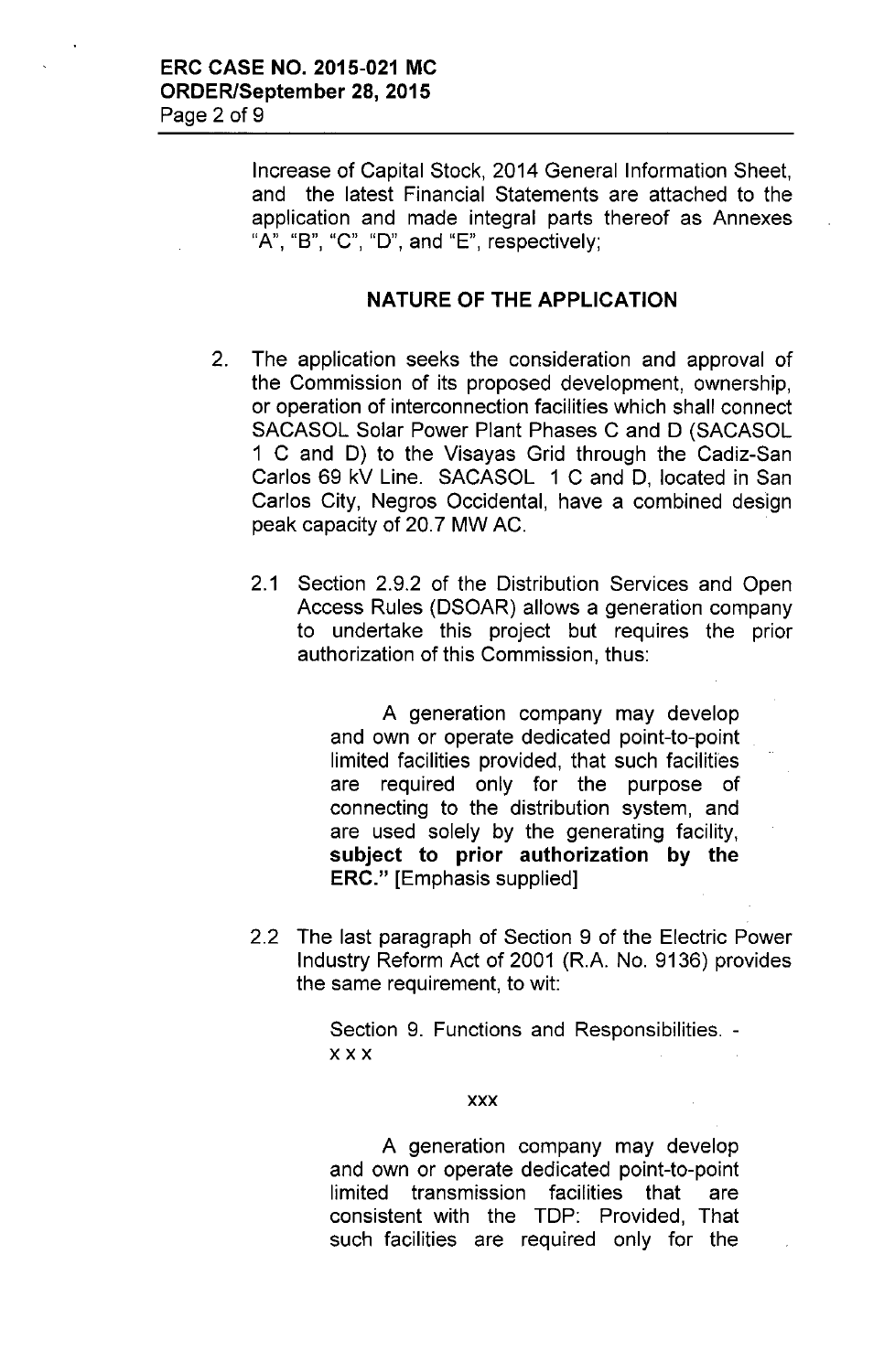purpose of connecting to the transmission system, and are used solely by the generating facility, subject to prior authorization by the ERC: x x x.

2.3 Hence, this Application;

## **STATEMENT OF FACTS**

3. SACASOL is the holder of Solar Energy Service Contract No. 2013-09-037 (Service Contract) which granted it the exclusive right to explore, develop and utilize Solar Energy Resources within an area located in San Carlos City and Calatrava, Negros Occidental.

A copy of the Service Contract is attached to the application and made an integral part thereof as Annex "F";

- 4. Pursuant to the Service Contract, it is developing a solar power plant located in San Carlos City, Negros Occidental, Phases A and B, of which commenced commercial operations in 2014. As an Additional Investment of the Service Contract, it is developing Phases C and D of the solar power plant, which will commence commercial operations this year;
- 5. On December 11, 2014, the Department of Energy (DOE) issued Confirmation of Commerciality No. SCC-2014-12- 010, which confirmed the commercial viability of SACASOL 1 C and D under the Feed-In-Tariff System, subject to the performance of its obligations under the Service Contract and compliance with the provisions of the Renewable Energy Act (R.A. 9513) and applicable DOE issuances.

A copy of the Confirmation of Commerciality No. SCC-2014-12-010 is attached to the application and made an integral part thereof as Annex "G";

6. At present, it is in the process of executing an agreement with Northern Negros Electric Cooperative, Inc. (NONECO) for the interconnection of SACASOL 1 C and D to the Cadiz - San Carlos 69 kV Line. SACASOL and NONECO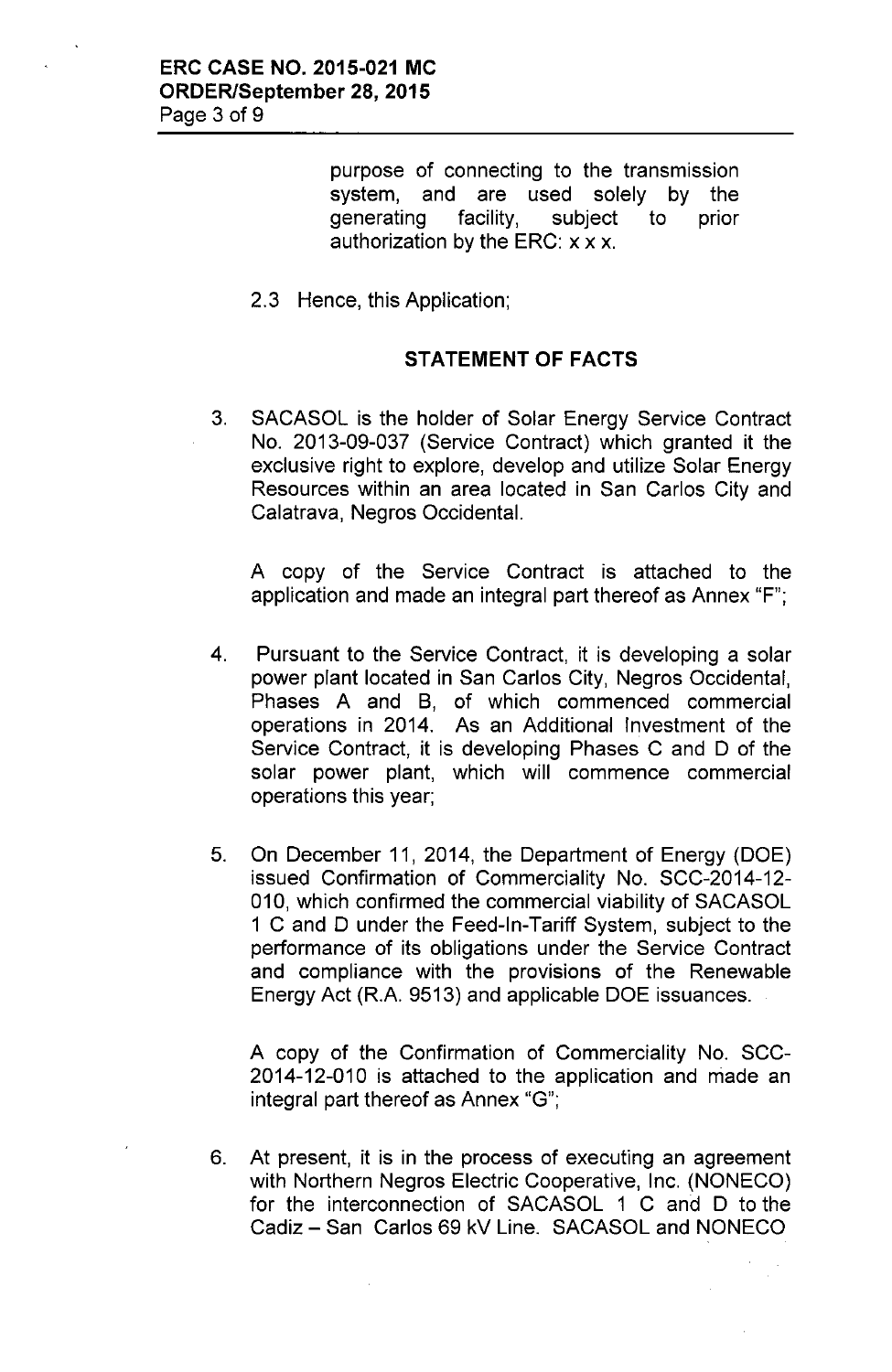have agreed, in principle, to the general terms and conditions of the agreement and are now finalizing it.

A Certification from NONECO that the parties have agreed to the terms and conditions of the agreement and that is now being finalized is attached to the application as Annex llH'" ,

- 7. To connect SACASOL 1 C and D to the Visayas Grid through the Cadiz-San Carlos 69 kV Line of NONECO, SACASOL intends to develop and construct a dedicated point-to-point facility (Dedicated Facility Project). The Dedicated Facility Project shall be used solely by SACASOL 1 C and D for the dispatch thereof;
- 8. The Dedicated Facility Project is the most cost-effective and viable option to connect SACASOL 1 C and D to the Visayas Grid.
	- 8.1 The Cadiz-San Carlos 69 kV Line is the closest subtransmission line from the switchyard of SACASOL 1 C and  $D$  – connecting the switchyard to the tapping point will require only a 40.6m line;<sup>1</sup>
	- 8.2 The construction of the Dedicated Facility Project *mat* be completed in approximately two and a half months;<sup>2</sup>
	- 8.3 The estimated cost of construction of the Dedicated Facility Project is PhP19,835,309.92, inclusive of the cost for the construction of the switchyard. $3$  It will be funded solely by SACASOL. Hence, it will not result in any unregulated charges;
	- 8.4 The highlights of the Projected Financial & Economic Cost Analysis for its Dedicated Facility Project is attached to the application and made an integral part thereof as Annex "M'", and

<sup>&</sup>lt;sup>1</sup> The Conceptual Engineering Design and Drawings and pertinent portions of the EPC Contract with Schema Konsult Inc. and Conergy Asia & ME PTE LTD are attached to the application and made integral parts thereto as Annexes "I" and "J".

 $<sup>2</sup>$  The Gantt Chart Construction Schedule is attached to the application and made an integral part thereto</sup> as Annex "K".

The Dedicated Facility Project Cost Estimate is attached to the application and made an integral part thereto as Annex "L".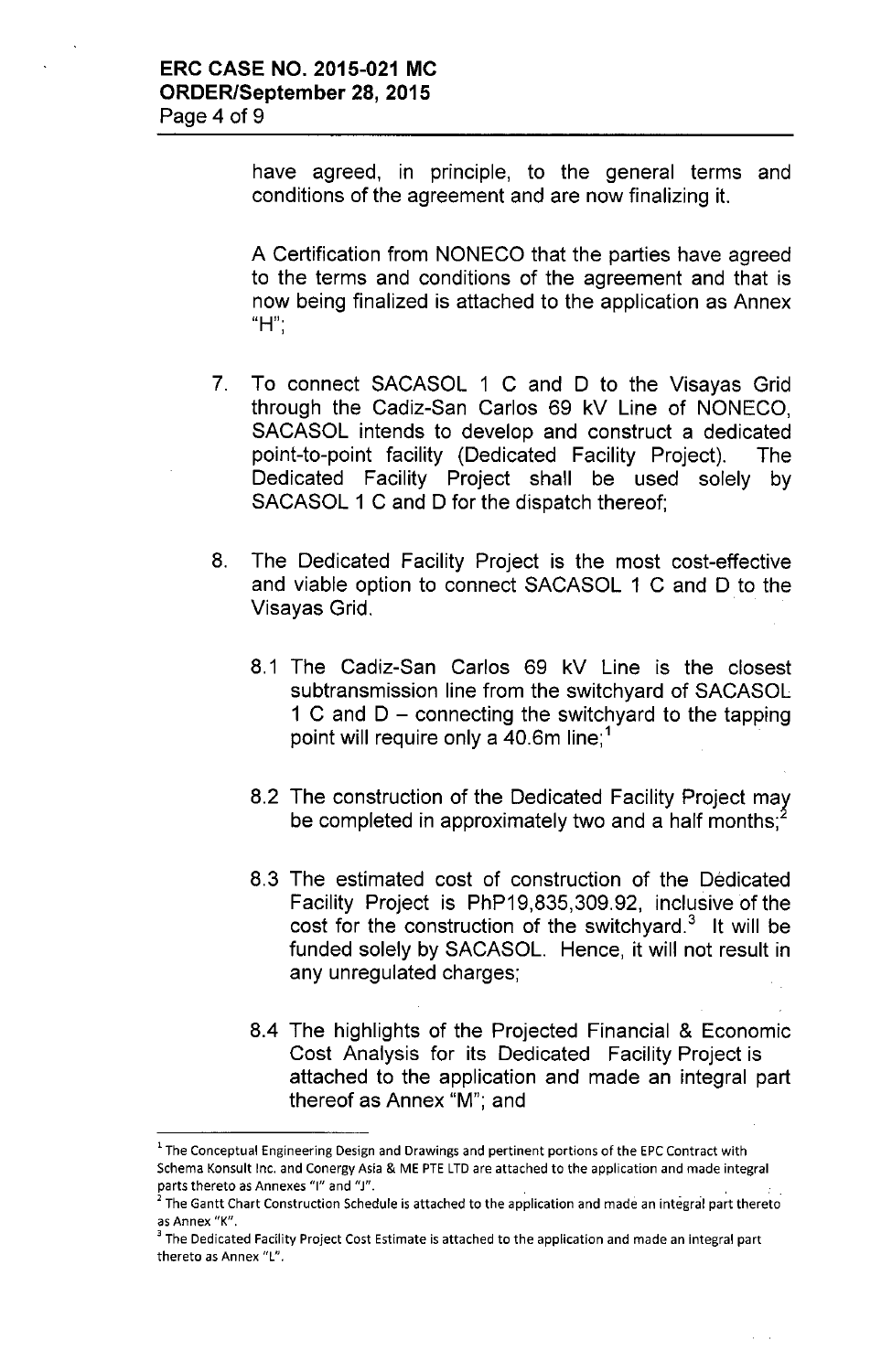- 8.5 It already has qualified personnel who shall be in charge of the operation, service, and maintenance of the Dedicated Facility Project upon its completion;<sup>4</sup>
- 9. It has submitted a draft of the System Impact Study (SIS) to the National Grid Corporation of the Philippines (NGCP) for the latter's approval. Based on the SIS, "(tjhe entry of the [SACASOL 1 C and D] in the Visayas Grid does not contribute to any grid degradation using credible contingencies and the connection of the plant to the grid is technically feasible."<sup>5</sup> Upon approval of the SIS, Upon approval of the SIS, SACASOL shall initiate negotiations to execute the Metering Service Agreement and Transmission Service Agreement with NGCP.

A copy of the draft SIS is attached to the application and made an integral part thereof as Annex "O";

10. As of date, it has secured or is in the process of securing the necessary permits, licenses and authority from regulatory and agencies.

A copy of the sworn statement of its President, Jose Maria P. Zabaleta, is attached to the application and made an integral part thereof as Annex "P";

## **MOTION FOR PROVISIONAL AUTHORITY**

- 11. The demand for electricity in the Visayas has an Average Annual Growth Rate of 4.52 percent.<sup>6</sup> To avoid power outages in the Visayas which would greatly inconvenience consumers and may adversely affect investment, it is important to ensure that generation facilities are able to distribute sufficient power to meet the demand as it arises;
- 12. It must be noted that it is the policy of the State to "(ajccelerate the exploration and development of renewable energy resources such as, but not limited to, biomass, solar, wind, hydro, geothermal and ocean energy sources,

<sup>4</sup> A copy of the resume of SACASOL's Operations Manager is attached to the application as Annex "N".

<sup>5</sup> Annex "0", p. 20.

<sup>6</sup> 2013 Supply-Demand Outlook of the Department of Energy.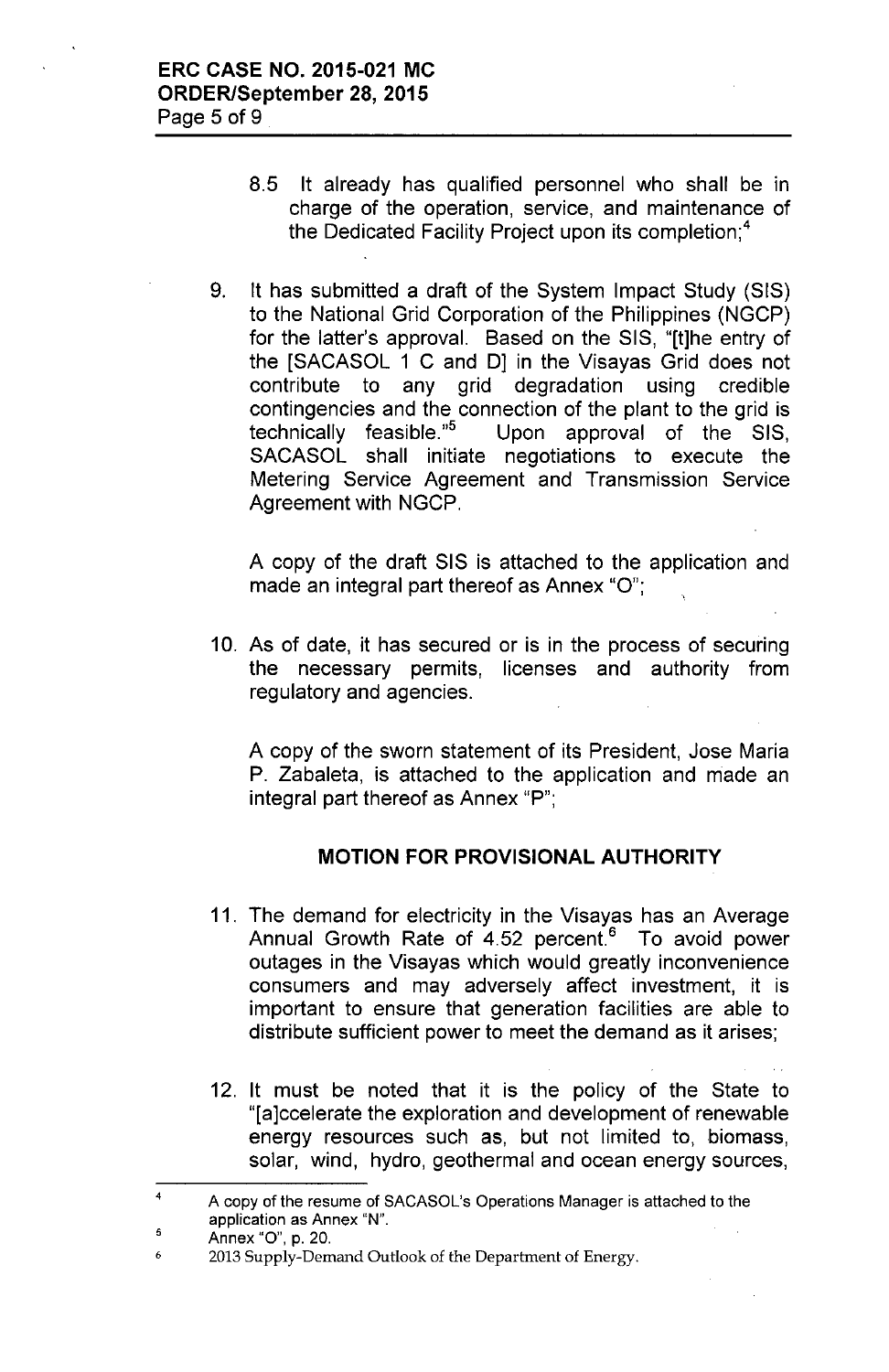$\mathbb{R}^{n}$ 

including hybrid systems, to achieve energy self-reliance, through the adoption of sustainable energy development strategies to reduce the country's dependence on fossil fuels and thereby minimize the country's exposure to price fluctuations in the international markets, the effects of which spiral down to almost all sectors of the economy."<sup>7</sup>;

- 13. Further, the Renewable Energy Act of 2008 (Republic Act 9513) mandates that SACASOL 1 C and D, being a generating unit utilizing intermittent renewable energy resource, shall enjoy the benefit of priority dispatch;<sup>8</sup>
- 14. Connecting the SACASOL 1 C and D's switchyard to the Cadiz - San Carlos 69 kV Line of NONECO is a prerequisite to the commercial operations of the solar power plant. It is only in line with the policy of the State to grant SACASOL provisional authority to develop and own or operate the dedicated point-to-point facility to connect SACASOL 1 C and D to the Visayas Grid so it could commence commercial operations at the soonest possible time;
- 15. There is therefore sufficient basis for the issuance of a provisional authority pending the issuance of a final decision;
- 16. It prays that the Commission:
	- a. Issue an order provisionally authorizing it to develop and own or operate the Dedicated Facility Project; and
	- b. After hearing on the merits, render a Decision approving the Application.

Finding the said application to be sufficient in form and in substance with the required fees having been paid, the same is hereby set for initial hearing, expository presentation, pre-trial conference and evidentiary hearing on October 22, 2015 (Thursday) at nine o'clock in the morning (9:00 A.M.) at the ERC

<sup>7</sup> Section 2 (a), Republic Act 9513.

<sup>8</sup> Section 20, Republic Act 9513.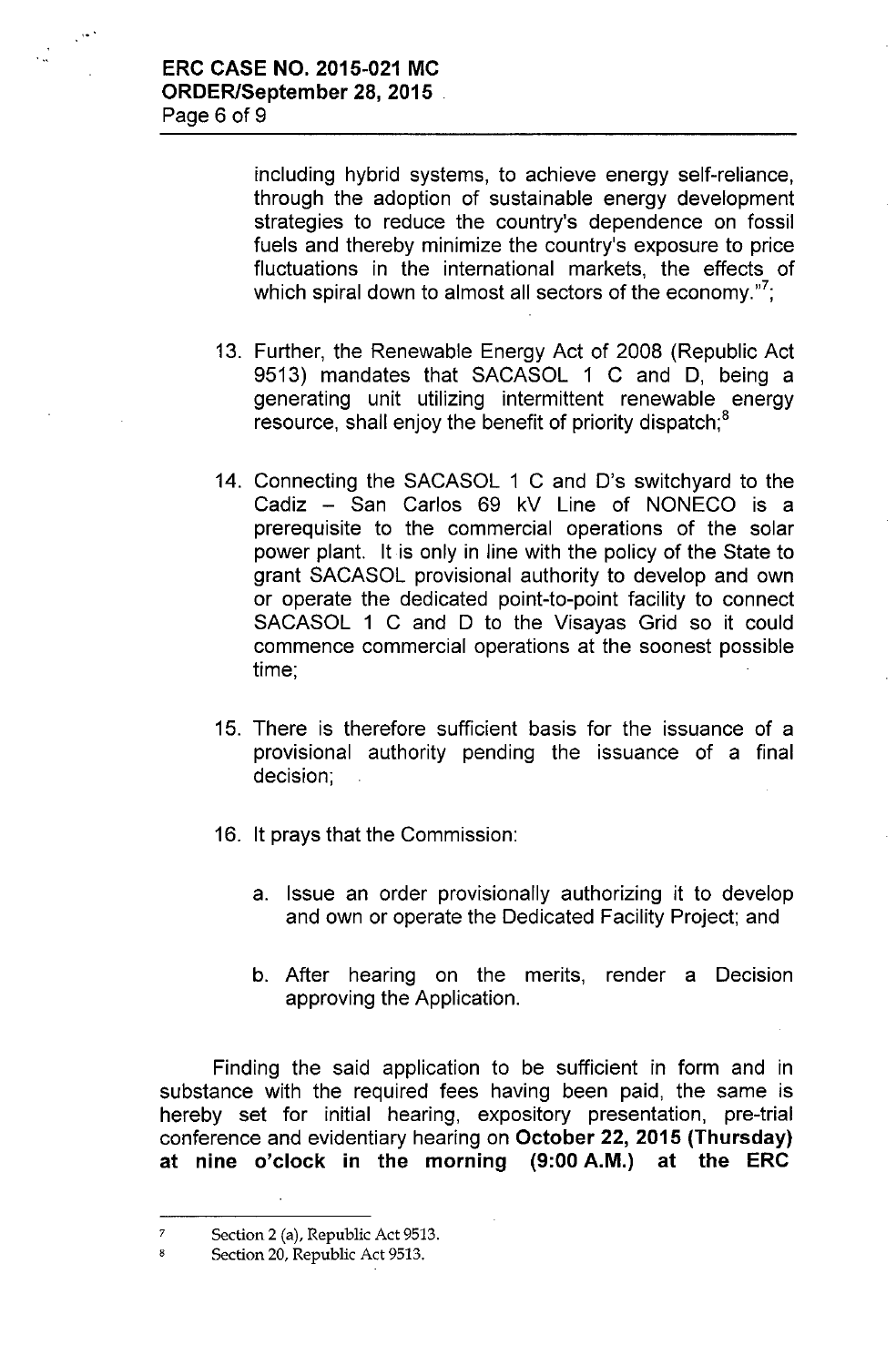## Hearing Room, 15<sup>th</sup> Floor, Pacific Center Building, San Miguel Avenue, Pasig City.

SACASOL is hereby directed to cause the publication of the attached Notice of Public Hearing, at its own expense, once (1x) in a newspaper of general circulation in the Philippines, with the date of the publication to be made not later than ten (10) days before the scheduled date of initial hearing. It is also directed to inform the consumers within its franchise area, by any other means available and appropriate, of the filing of the instant application, its reasons therefor, and of the scheduled hearing thereon.

 $\bar{1}$ 

Let copies of the application, this Order and the attached Notice of Public Hearing be furnished the Office of the Solicitor General (OSG), the Commission on Audit (COA), and the Committees on Energy of both Houses of Congress. They are hereby requested, if they so desire, to send their duly authorized representatives at the scheduled hearing.

Likewise, let copies of this Order and the attached Notice of Public Hearing be furnished the Offices of the Governor of the Province of Negros Occidental and Mayor of San Carlos City, Province of Negros Occidental for the appropriate posting thereof on their respective bulletin boards.

SACASOL is hereby directed to furnish all those making requests therefor with copies of the application and its attachments, subject to reimbursement of reasonable photocopying costs.

On the date of the initial hearing, SACASOL must submit to the Commission its written Compliance with the jurisdictional requirements attaching therewith, methodically arranged and duly marked, the evidences on the actual posting and publication of the Notice of Public Hearing consisting of certifications issued to that effect, signed by the afore-mentioned Governor and Mayor or their duly authorized representatives, bearing the seals of their offices, and the affidavit of the Editor or Business Manager of the newspaper where the said Notice of Public Hearing was published together with the complete issue of the said newspaper, and such other proofs of compliance with the requirements of the Commission.

SACASOL and all interested parties are directed to submit, at least five (5) days before the date of initial hearing and pre-trial conference, their respective Pre-trial Briefs containing, among others: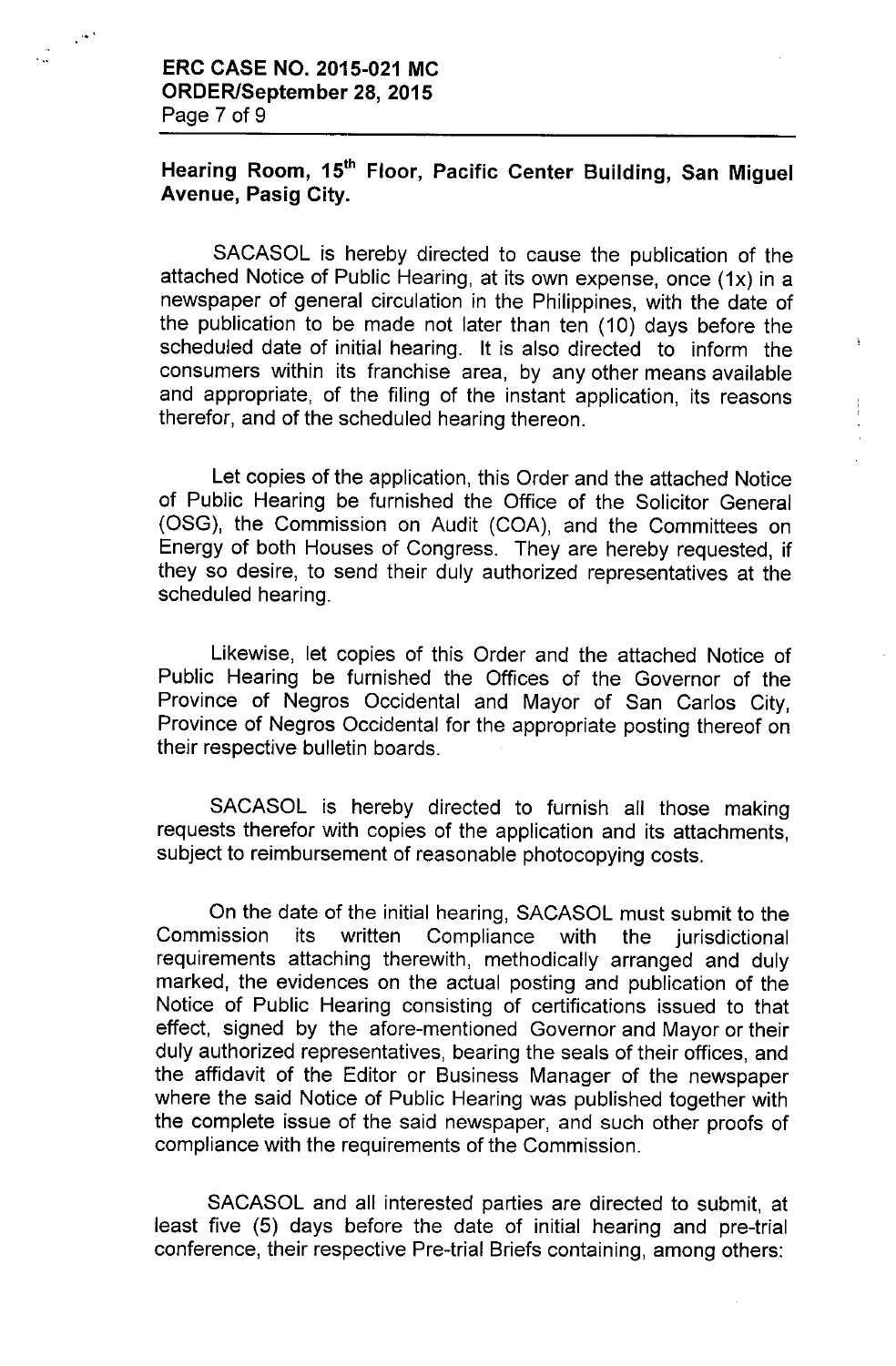- a) A summary of admitted facts and proposed stipulation of facts;
- b) The issues to be tried or resolved;
- c) The documents or exhibits to be presented, stating the purposes and proposed markings therefore; and
- d) The number and names of the witnesses, with their written testimonies in an individual affidavit form, to be attached to the Pre-trial Brief.

Failure of SACASOL to submit the required Pre-trial Brief and Judicial Affidavits of its witnesses within the prescribed period shall be a ground for cancellation of the scheduled hearing, and the resetting of which shall be six (6) months from said date of cancellation.

As part of the pre-trial conference, SACASOL must also be prepared to make an expository presentation of its application, aided by whatever communication medium that it may deem appropriate for the purpose, in order to put in plain words and explain, for the benefit of the consumers and other concerned parties, what the application is all about and the reasons and justifications being cited in support thereof.

## **SO ORDERED.**

Pasig City, September 28, 2015.

FOR AND BY AUTHORITY OF **THE** COMMISSION:

**••••• <:::: .•• - - • ••. • /" ~ JOSE VICENTE B. SALAZAR**

Chairman <sup>~</sup> *t*



VDedicated Poin-to-Point/2015-021 MC SACASOL ORD.doc